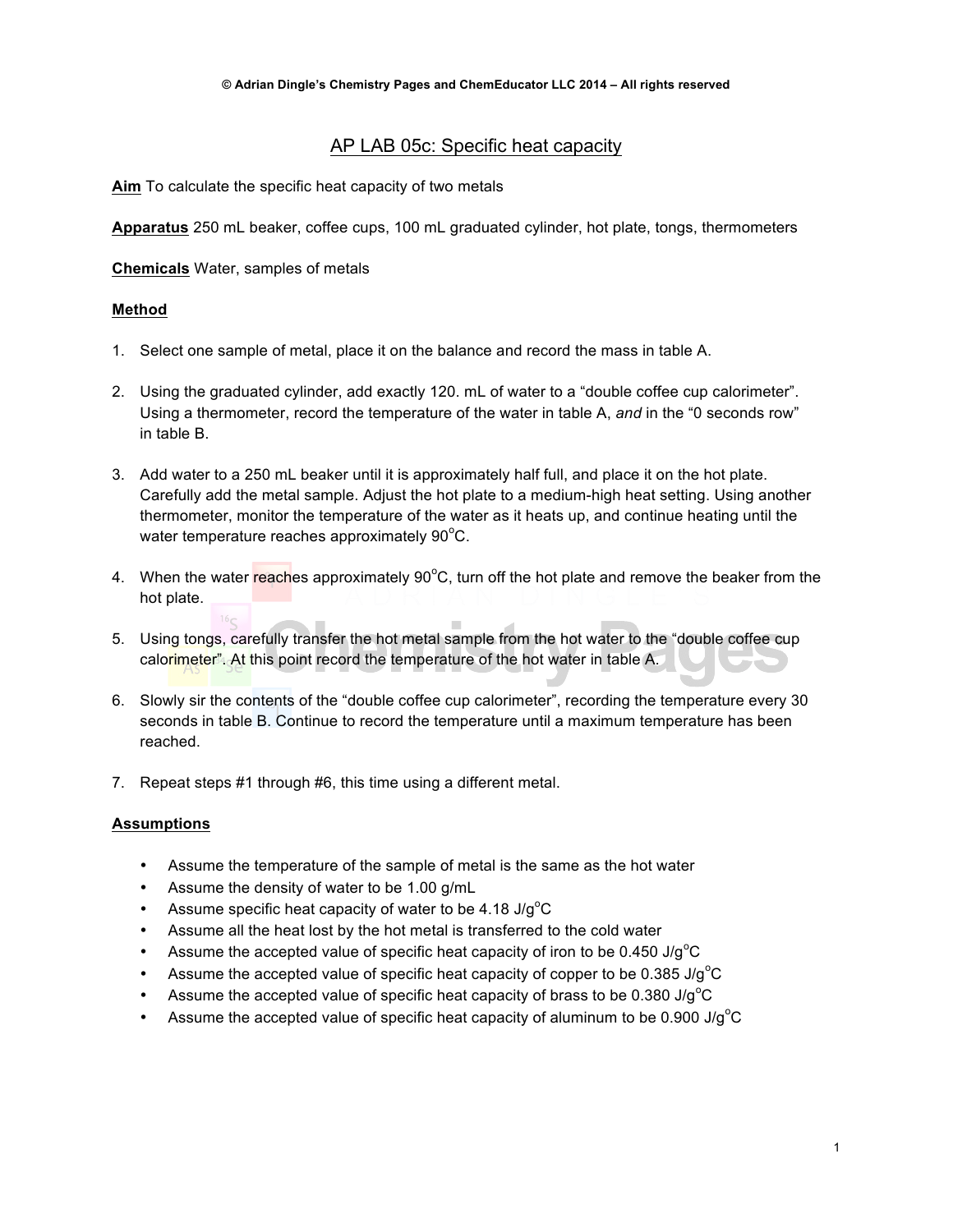### **Results**

# **FIRST METAL SAMPLE**

| <b>TABLE A</b>                                                 |  |  |
|----------------------------------------------------------------|--|--|
| Mass of metal sample                                           |  |  |
| Initial temperature of cold water in coffee cup<br>calorimeter |  |  |
| Temperature of hot water (metal)                               |  |  |

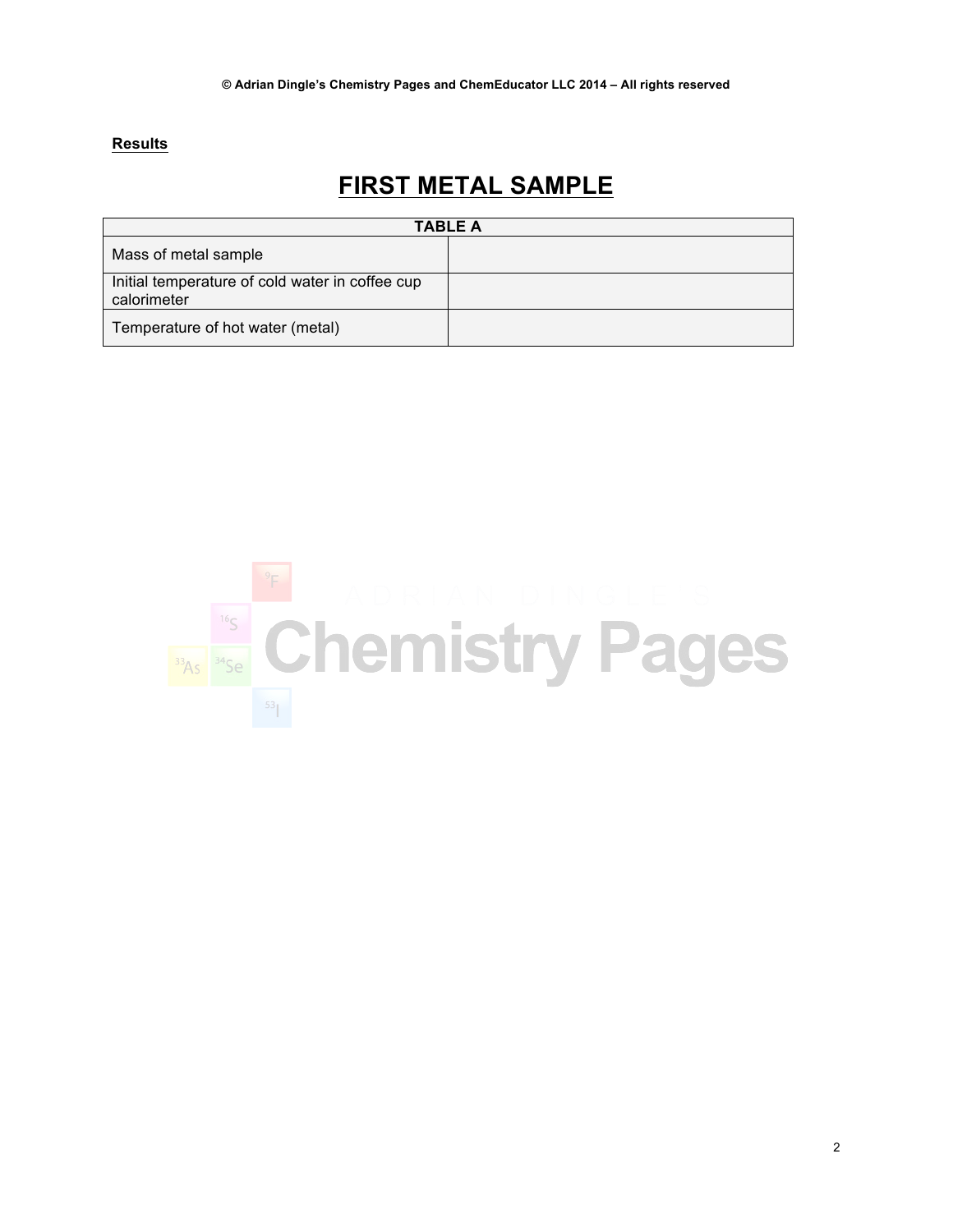| <b>TABLE B</b>                              |             |                                             |             |  |
|---------------------------------------------|-------------|---------------------------------------------|-------------|--|
| Water temperature in coffee cup calorimeter |             | Water temperature in coffee cup calorimeter |             |  |
| Time in seconds                             | Temperature | Time in seconds                             | Temperature |  |
| $\pmb{0}$                                   |             | 540                                         |             |  |
| 30                                          |             | 570                                         |             |  |
| 60                                          |             | 600                                         |             |  |
| 90                                          |             | 630                                         |             |  |
| 120                                         |             | 660                                         |             |  |
| 150                                         |             | 690                                         |             |  |
| 180                                         |             | 720                                         |             |  |
| 210                                         |             | 750                                         |             |  |
| 240                                         |             | 780                                         |             |  |
| 270                                         |             | 810                                         |             |  |
| 300                                         |             | 840                                         |             |  |
| 330                                         |             | 870                                         |             |  |
| 360                                         |             | 900                                         |             |  |
| 390                                         |             | 930                                         |             |  |
| 420                                         |             | 960                                         |             |  |
| 450                                         |             | 990                                         |             |  |
| 480                                         |             | 1020                                        |             |  |
| 510                                         |             | 1050                                        |             |  |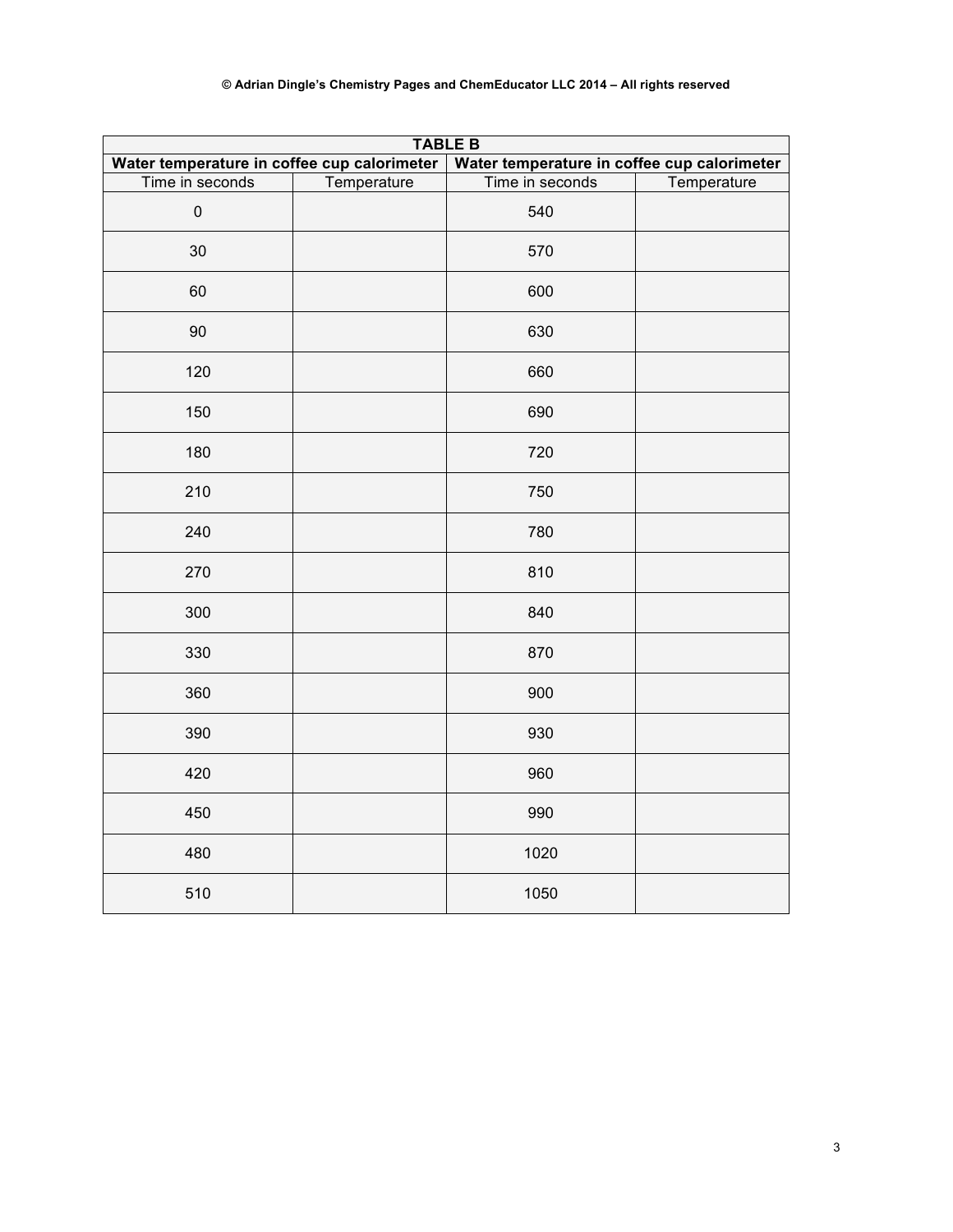# **SECOND METAL SAMPLE**

| <b>TABLE A</b>                                                 |  |  |
|----------------------------------------------------------------|--|--|
| Mass of metal sample                                           |  |  |
| Initial temperature of cold water in coffee cup<br>calorimeter |  |  |
| Temperature of hot water (metal)                               |  |  |

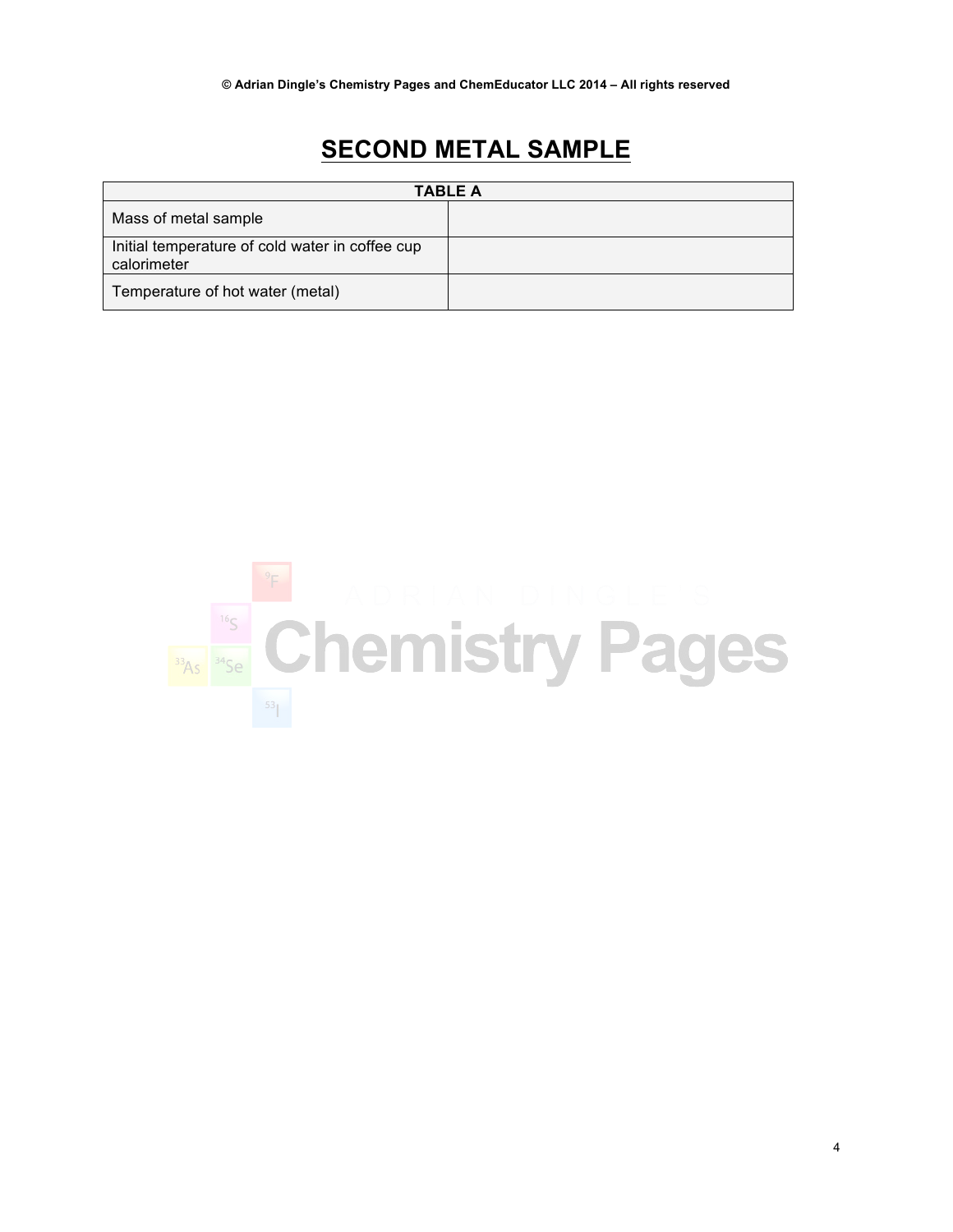| <b>TABLE B</b>                              |             |                                             |             |  |
|---------------------------------------------|-------------|---------------------------------------------|-------------|--|
| Water temperature in coffee cup calorimeter |             | Water temperature in coffee cup calorimeter |             |  |
| Time in seconds                             | Temperature | Time in seconds                             | Temperature |  |
| $\pmb{0}$                                   |             | 540                                         |             |  |
| 30                                          |             | 570                                         |             |  |
| 60                                          |             | 600                                         |             |  |
| 90                                          |             | 630                                         |             |  |
| 120                                         |             | 660                                         |             |  |
| 150                                         |             | 690                                         |             |  |
| 180                                         |             | 720                                         |             |  |
| 210                                         |             | 750                                         |             |  |
| 240                                         |             | 780                                         |             |  |
| 270                                         |             | 810                                         |             |  |
| 300                                         |             | 840                                         |             |  |
| 330                                         |             | 870                                         |             |  |
| 360                                         |             | 900                                         |             |  |
| 390                                         |             | 930                                         |             |  |
| 420                                         |             | 960                                         |             |  |
| 450                                         |             | 990                                         |             |  |
| 480                                         |             | 1020                                        |             |  |
| 510                                         |             | 1050                                        |             |  |